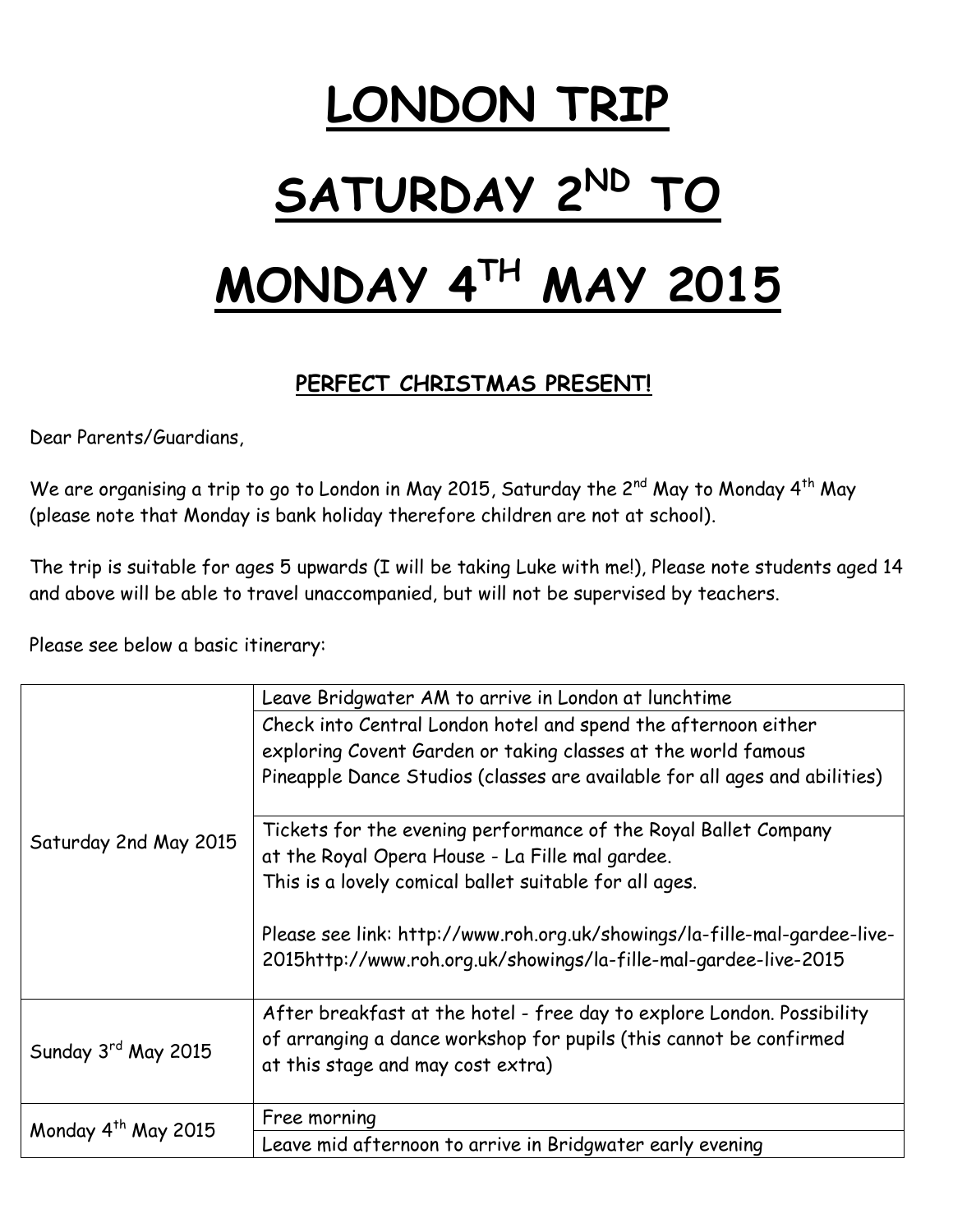I have estimated the cost to be £190 per person. This is an estimation as tickets for the ballet are not yet on sale. However, I have been given approximate prices and have entered a priority list to obtain tickets as soon as they are on sale at the beginning of January 2015.

Payment will be split into three parts - per person: £50 non refundable deposit – to be paid by 29th November 2014 £50 - to be paid by 17th January 2015 £90 - to be paid by 21st March 2015

Places will be strictly limited.

We hope that you are as excited as I am about this opportunity. We have arranged similar trips in previous years and students and parents have had a wonderful time.

If you have any questions please contact myself rather than the other teachers.

Kind Regards

Tamzynn Williamson LISTD. CDE.